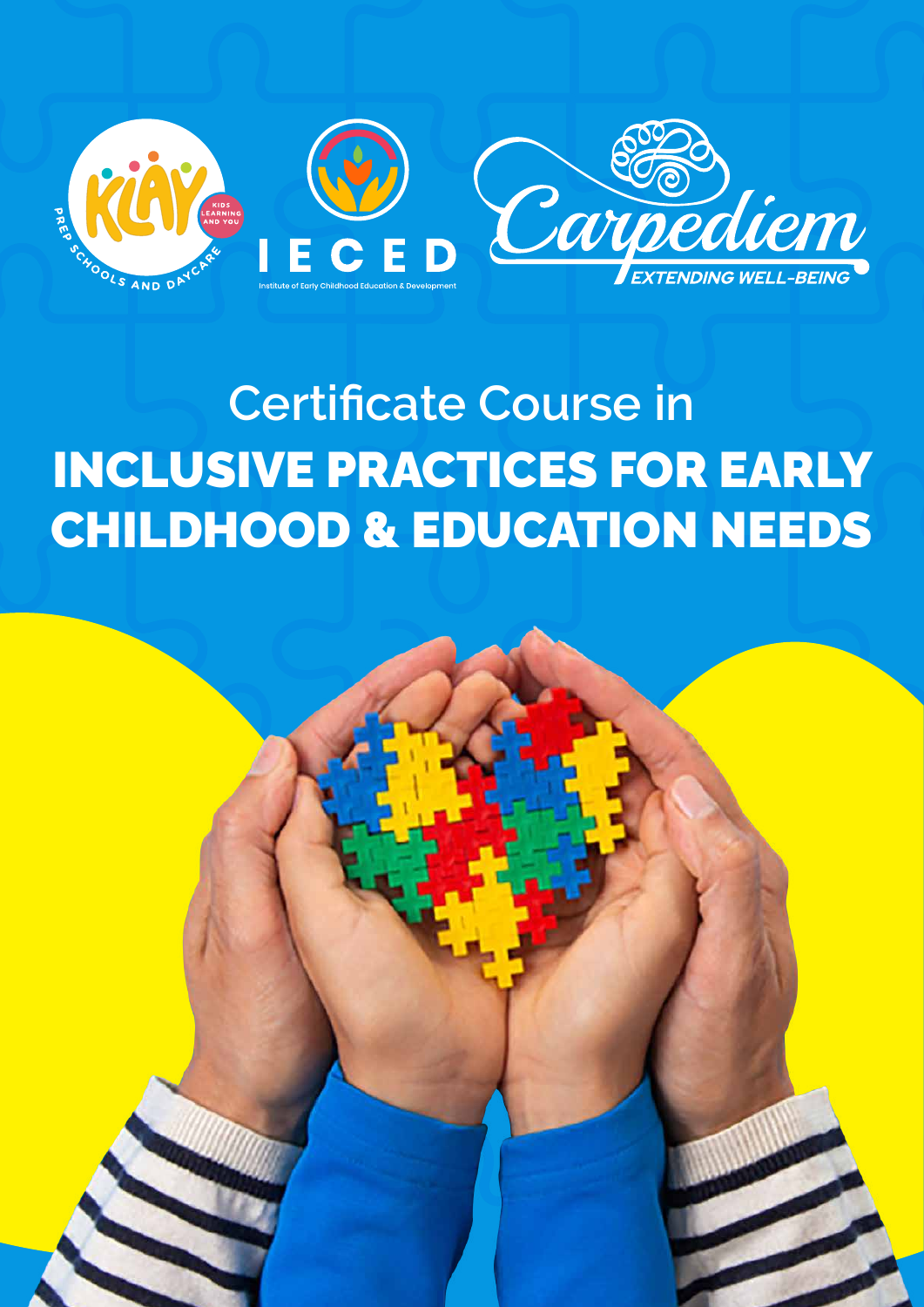#### **About the Course**

KLAY in collaboration with Carpediem brings to you a unique special education needs course that will not only equip you with the skills and tools required to identify and teach children who learn differently but also make a difference in the lives of children with special needs.

An introductory course for all teachers and parents, this course will equip them with the knowledge and tools required to identify and understand children (between the ages of 0 and 12 years) with developmental lags and special needs.

#### **Benefits of the Course**

and developmental delays

#### **Work effectively in a diverse classroom How do teachers benefit from this course? How do parents benefit from this course? Recognize and identify red flags in developmental**  A must have skill for all **milestones**  teachers that will give them the information and knowledge required to embrace and handle diverse classrooms **Identify learning and other developmental delays**  Get trained on observation techniques and skills that are used to identify learning Get trained on the tools required to identity any kind of learning delay or developmental lags **Develop an objective eye**  The ability to develop an objective eye while observing the child's abilities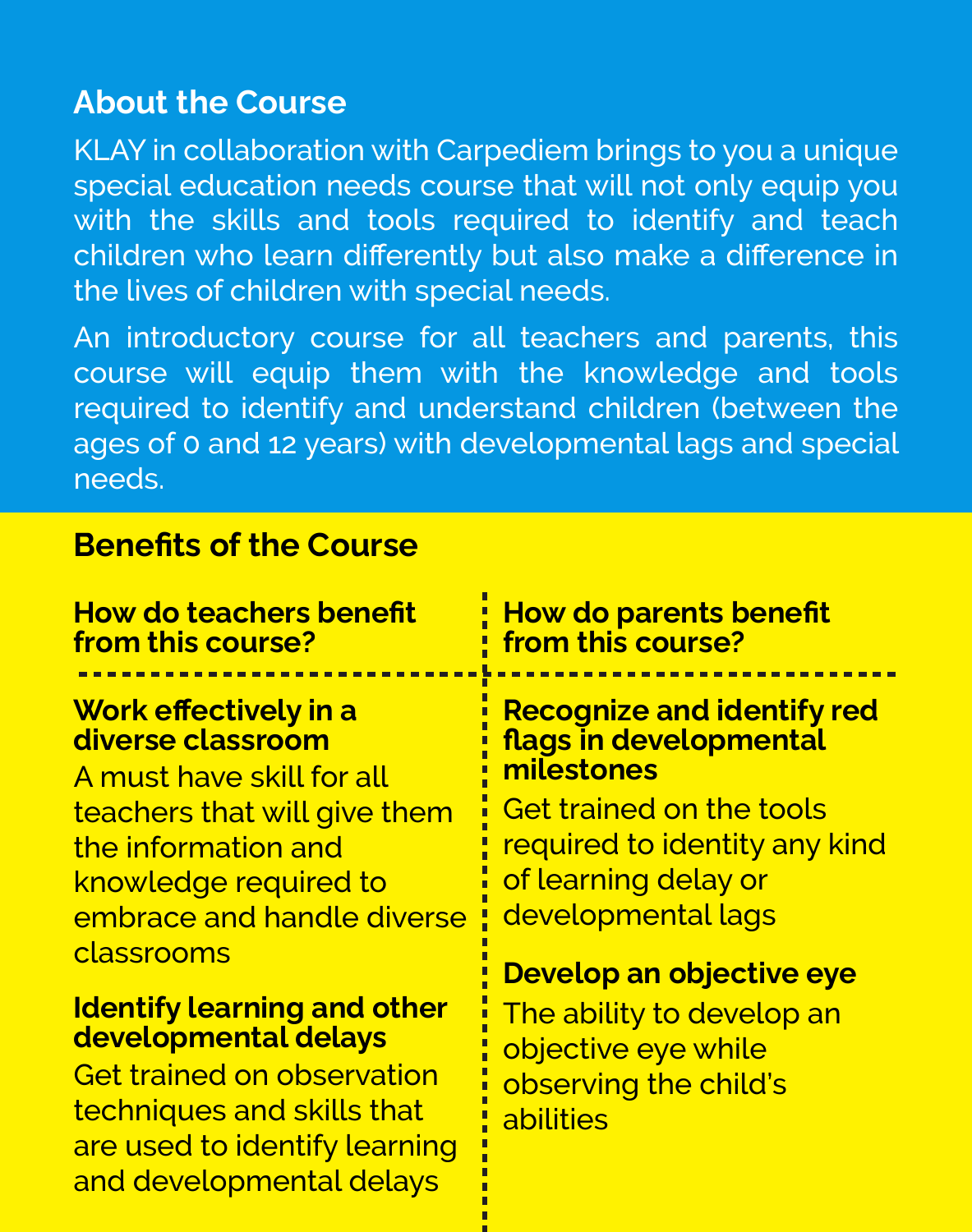#### **Support strategies for diverse learning needs**

Get equipped with simple classroom and support strategies for children who have been diagnosed with a special need

#### **Conversation techniques**

Get trained on conversation techniques and the data points to keep in mind while talking to parents of children with learning delays

#### **Implement recommendations given by medical professionals**

Be able to implement and follow recommendations given by medical professionals for children with special needs

#### **Understand international standards**

Get introduced to international standards and practices followed in inclusive schools

## **Course Details and Duration**

#### **15-week ONLINE course spread across 30 hours**

Classes held once a week for 1.5 hours each which will be followed by assignments every week

At the end of the course there will be an evaluation for 1.5 hours

### **Support strategies**

Be able to handle small developmental lags in the child by carrying out and implementing recommendations given by the medical professional

#### **Work towards the next course of action**

Be able to work towards or adhere towards the next course of action for the child

#### **Course Fee**

#### **RS 10,169 INR + 1,831 INR (18% TAX) = INR 12,000 INR**

Easy Instalment Options

Instalment 1: 50% by the start of the course

Instalment 2: 50% 5 weeks after the course start date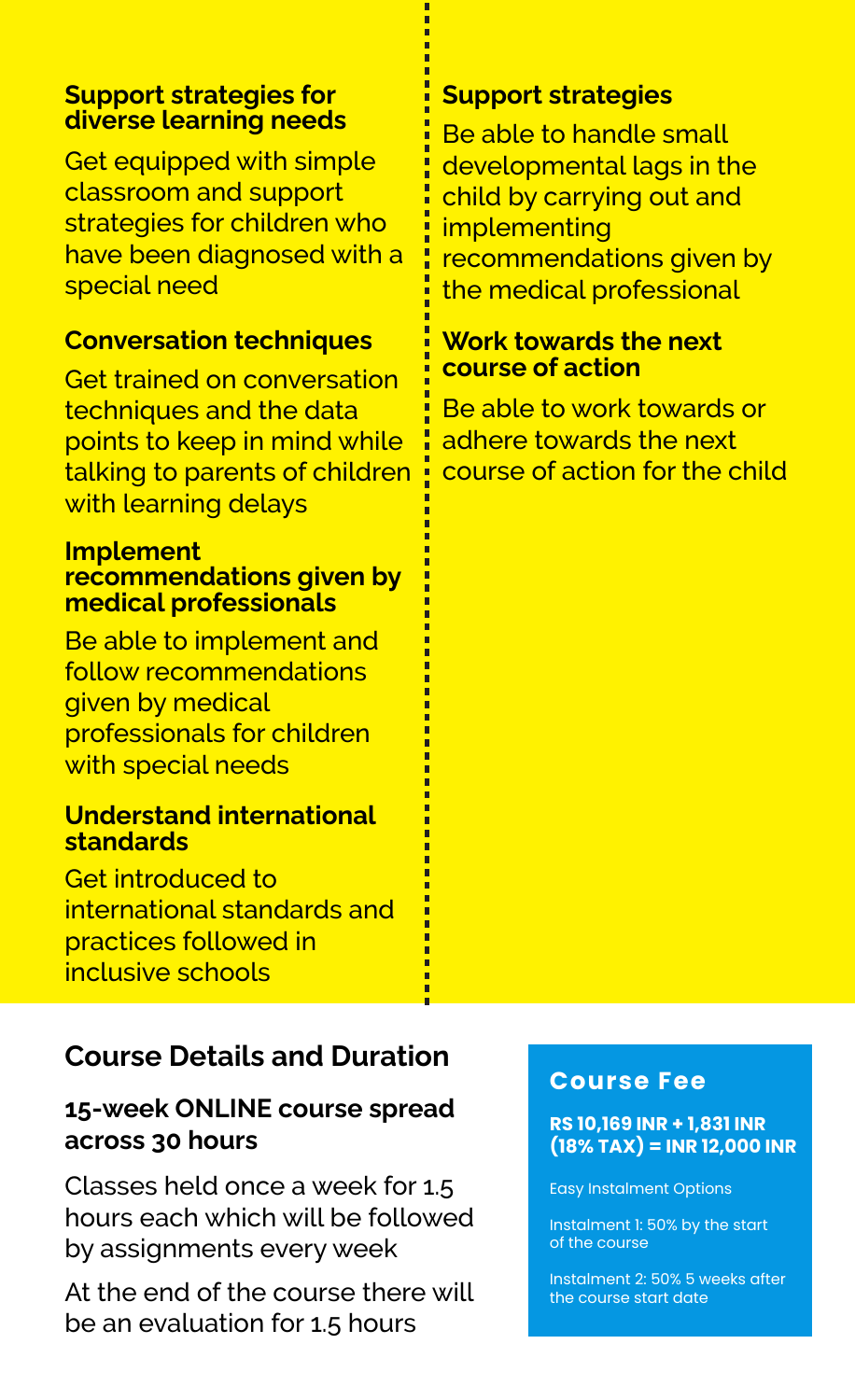## **Course Curriculum**

| <b>Week</b>                   | <b>Topic</b>                                                                                                       |
|-------------------------------|--------------------------------------------------------------------------------------------------------------------|
| <b>Inauguration of Course</b> | <b>Course Orientation</b>                                                                                          |
| Module 1                      | Context Setting - 4Ws of Inclusion                                                                                 |
| Module 1                      | <b>Fundamentals of Diversity, Equity</b><br>& Inclusion                                                            |
| Module 2                      | Introduction for Development Across<br>the Life Span and its importance                                            |
| Module 2                      | Developmental Milestones                                                                                           |
| Module 2                      | Developmental Delay & Disorder and<br><b>Applications of Developmental</b><br>Milestones for parents and educators |
| Module 3                      | <b>Early Identification - Concept, Process</b><br>and Actionables                                                  |
| Module 3                      | Early Identification - Concept, Process<br>and Actionables                                                         |
| Module 3                      | <b>Early Identification - Concept, Process</b><br>and Actionables                                                  |
| Module 4                      | Introduction to Mainstreaming &<br><b>Inclusive Practices</b>                                                      |
| Module 4                      | <b>Implementing Differentiated</b><br><b>Instructions</b>                                                          |
| Module 4                      | Implementing Cooperative &<br>Collaborative Learning in an Inclusive<br>Classroom                                  |
| Module 4                      | Adopting Whole School Approach:<br><b>Blueprint &amp; Strategies</b>                                               |
|                               | Evaluation                                                                                                         |